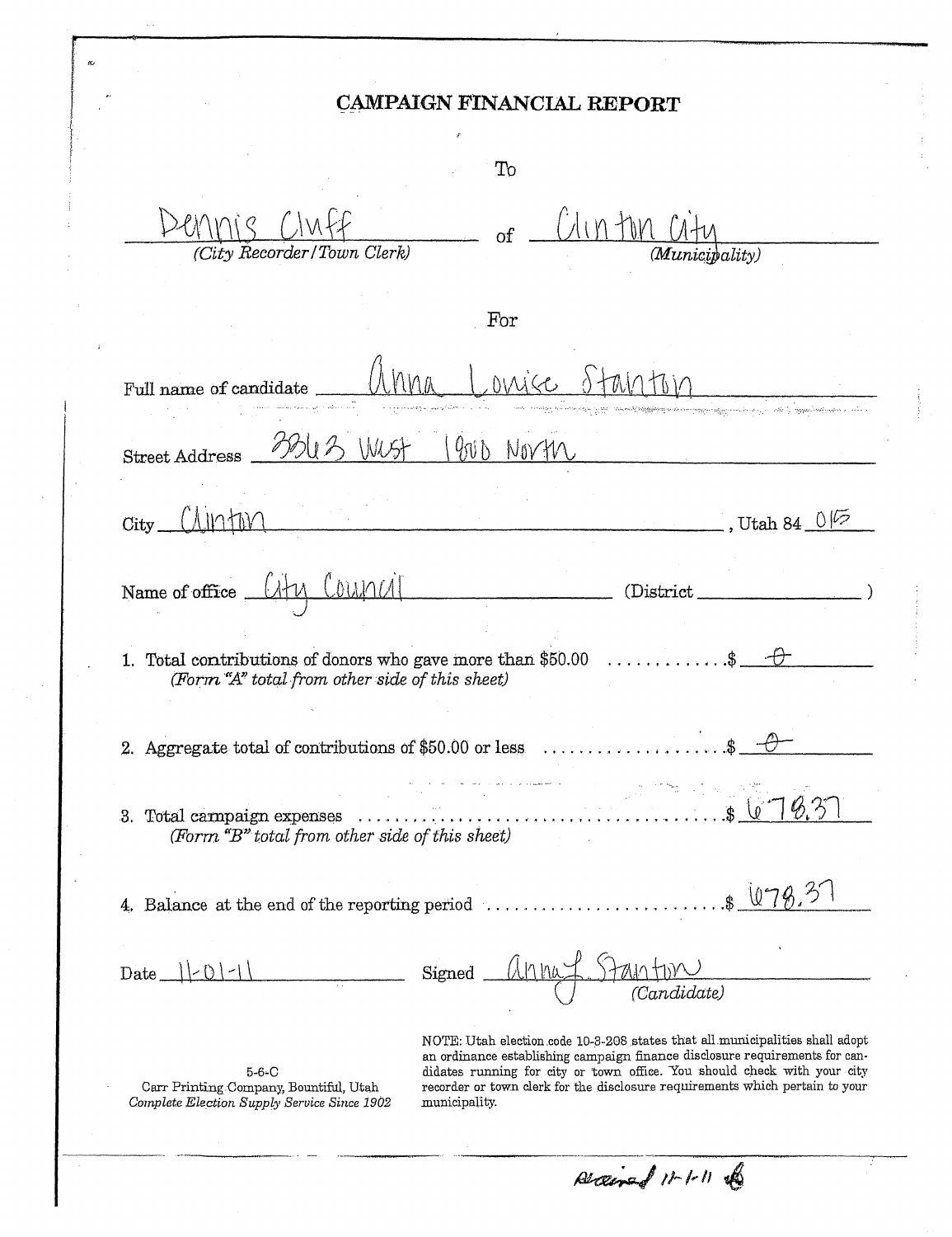| Date<br>Received                                                                                    | Name of Contributor                                    | Mailing Address & Zip Code                                                                                            | Amount of<br>Contribution                     |
|-----------------------------------------------------------------------------------------------------|--------------------------------------------------------|-----------------------------------------------------------------------------------------------------------------------|-----------------------------------------------|
|                                                                                                     |                                                        |                                                                                                                       |                                               |
|                                                                                                     |                                                        |                                                                                                                       |                                               |
|                                                                                                     |                                                        |                                                                                                                       |                                               |
|                                                                                                     |                                                        |                                                                                                                       |                                               |
|                                                                                                     |                                                        |                                                                                                                       |                                               |
|                                                                                                     |                                                        |                                                                                                                       |                                               |
|                                                                                                     |                                                        |                                                                                                                       |                                               |
|                                                                                                     |                                                        |                                                                                                                       |                                               |
|                                                                                                     |                                                        |                                                                                                                       |                                               |
|                                                                                                     |                                                        |                                                                                                                       |                                               |
|                                                                                                     |                                                        |                                                                                                                       |                                               |
|                                                                                                     |                                                        |                                                                                                                       |                                               |
|                                                                                                     |                                                        |                                                                                                                       |                                               |
|                                                                                                     |                                                        |                                                                                                                       |                                               |
|                                                                                                     |                                                        |                                                                                                                       |                                               |
|                                                                                                     |                                                        |                                                                                                                       |                                               |
|                                                                                                     |                                                        |                                                                                                                       |                                               |
|                                                                                                     | the contract and completely state                      | (If additional space is needed, use blank paper and list information like the above format and then attach to report) |                                               |
|                                                                                                     | Person or Organization<br>To Whom Expenditure was made | <b>ITEMIZED EXPENDITURE REPORT (Form "B")</b><br>Mailing Address & Zip Code                                           |                                               |
|                                                                                                     |                                                        |                                                                                                                       |                                               |
|                                                                                                     | n hu<br><i><b>INTIO</b></i>                            | <u>1600 W. 2300 ND. Ulmton in Bulas</u>                                                                               | 250                                           |
|                                                                                                     | 'AK11/ <sup>E</sup>                                    | SO SLOOD W. ROLL UIT 840LM                                                                                            |                                               |
|                                                                                                     | Gordons<br>$C_{QQ}$                                    | 22 W 1050 ND. C18 UT 84015                                                                                            |                                               |
|                                                                                                     | <u>Glurdons Copy</u>                                   | <u>650 NO. CIFA. UT 04015</u><br>$22~$ W                                                                              | انتہ رشما<br>午夕8                              |
|                                                                                                     | Strth                                                  | 2122W.1800No. (Alinton, UT84015                                                                                       |                                               |
|                                                                                                     | Walmart                                                | 1632 No. 2000W<br>Clinton, LAT. 84015                                                                                 | 32.77                                         |
| Date of<br>Expenditure<br>$10 - 27 - 1$<br>$10 - 11 - 11$<br>10-31-1<br>$10 - 31 - 11$<br>$10 - 12$ | Office Max                                             |                                                                                                                       | 40.26<br>10.107                               |
|                                                                                                     | Accurator Printing                                     | 1080 W. Riverdate Road, Rivewalc wright<br>1020 W. 300 NO. (AFA. UT. 92015)                                           |                                               |
|                                                                                                     | SINUM liturn                                           | 1829 No. 2000 W. Clinton, WT 34015                                                                                    | 7500                                          |
|                                                                                                     |                                                        |                                                                                                                       | Amount of<br>Expenditure<br>JE0.28<br>2550 60 |
| $10 - 29 - 11$<br>$10 - 4 - 1$                                                                      |                                                        |                                                                                                                       |                                               |
|                                                                                                     |                                                        |                                                                                                                       |                                               |

 $\bar{t}$ 

 $\ddot{\phantom{1}}$ 

 $\tilde{\mathbf{v}}$ 

and and a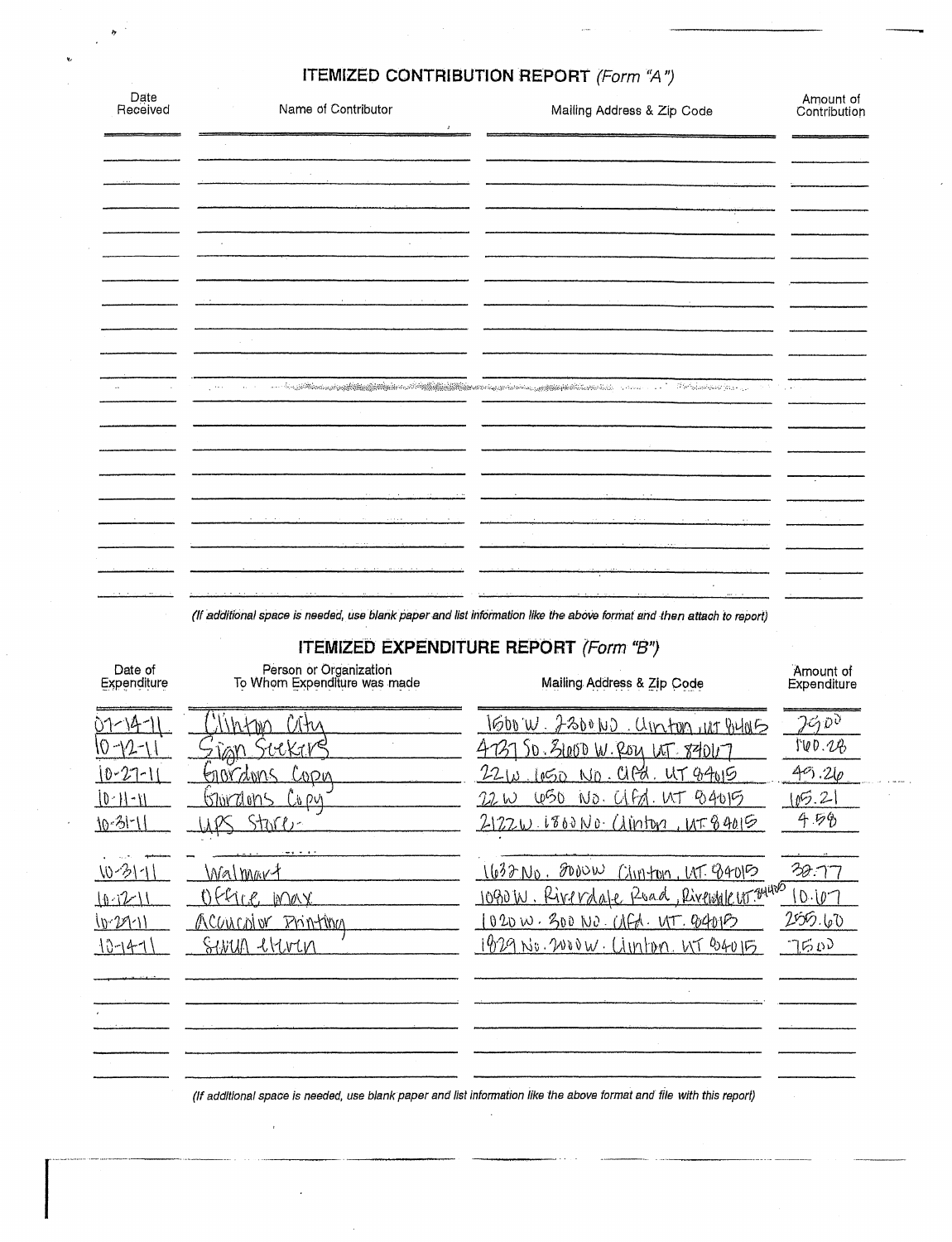

To

 $(D_{\text{ENNI}} \oplus W)$  $\circ$ f মাস (City Recorder/Town Clerk) For Full name of candidate FIZILE l i t<del>alac</del>  $750$ Street Address , Utah 84  $\mathsf{O}$ City  $L_{\rm IT}$  $-$ an $\times$ Name of office (District  $\mathcal{E}$ 1. Total contributions of donors who gave more than  $$50.00$  ........ (Form "A" total from other side of this sheet) 2. Aggregate total of contributions of \$50.00 or less . . . . . . . . \$ (Form "B" total from other side of this sheet) 4. Balance at the end of the reporting period .............................\$1626.26  $201$ احت Date ULT Signed (Candidate) NOTE: Utah election code 10-3-208 states that all municipalities shall adopt

 $5 - 6 - C$ Carr Printing Company, Bountiful, Utah Complete Election Supply Service Since 1902

an ordinance establishing campaign finance disclosure requirements for candidates running for city or town office. You should check with your city recorder or town clerk for the disclosure requirements which pertain to your municipality.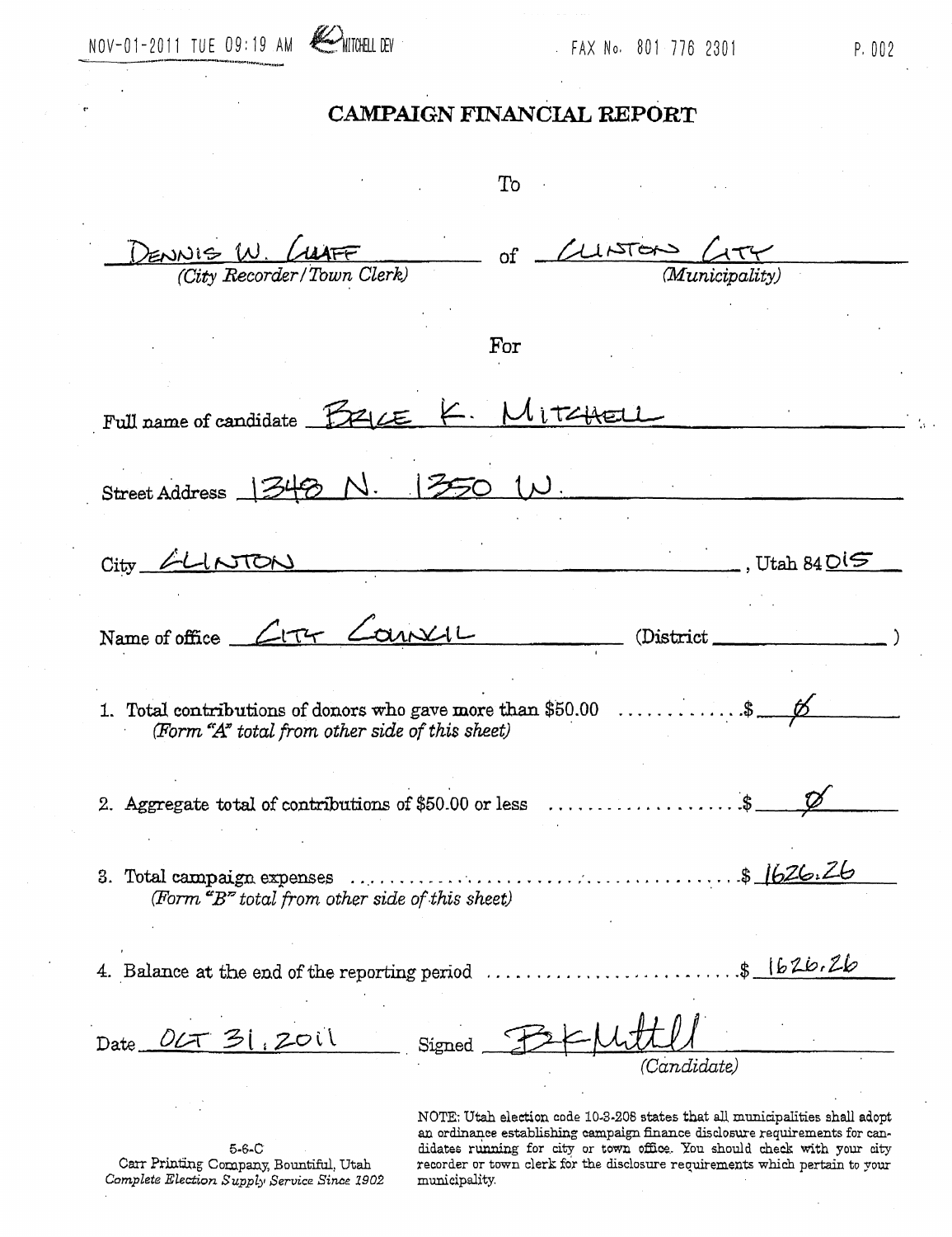### P. 003

| Date<br>Received       | Name of Contributor                                                           | Mailing Address & Zip Code                                                                                                | Amount of<br>Contribution |
|------------------------|-------------------------------------------------------------------------------|---------------------------------------------------------------------------------------------------------------------------|---------------------------|
|                        |                                                                               |                                                                                                                           |                           |
|                        |                                                                               | $\mathcal{V}(\mathcal{L}_n)$                                                                                              |                           |
|                        | $\mathcal{L}$                                                                 |                                                                                                                           |                           |
|                        | $\cdot$                                                                       |                                                                                                                           |                           |
|                        | $\overline{P}$ and $\overline{P}$ and $\overline{P}$<br>$\sim$ 1<br>$\bullet$ | the company of the com-<br>$\mathcal{A}^{\text{max}}$ and<br>$\mathbf{u} = \mathbf{u} \mathbf{u} + \mathbf{u} \mathbf{u}$ |                           |
|                        |                                                                               | $\varphi^{\alpha}$<br>$\sim 10$ m<br>$\ddot{\phantom{0}}$                                                                 |                           |
|                        |                                                                               |                                                                                                                           |                           |
|                        |                                                                               | $\ddot{\phantom{0}}$                                                                                                      |                           |
|                        |                                                                               | (If additional space is needed, use blank paper and list information like the above format and then attach to report)     | $\bullet$                 |
| Date of<br>Expenditure | Person or Organization<br>To Whom Expenditure was made                        | ITEMIZED EXPENDITURE REPORT (Form "B")<br>ņ.<br>$\sim 10^{11}$ m $^{-1}$<br>Mailing Address & Zip Code                    | Amount of<br>Expenditure  |
| Zoll<br>10             | Anne Driton DesiGN, I.E.<br>(SIGNS BANNERS DOCTOROES)                         | 4918 Haven RD WEST HAVEN HOZ6.26<br><u>UTAH B4401</u>                                                                     |                           |
|                        |                                                                               |                                                                                                                           |                           |
|                        |                                                                               | $\mathcal{L} = \{ \mathcal{L}_1, \ldots, \mathcal{L}_n \}$                                                                |                           |
|                        |                                                                               |                                                                                                                           |                           |
|                        |                                                                               |                                                                                                                           |                           |
|                        |                                                                               |                                                                                                                           |                           |
|                        |                                                                               |                                                                                                                           |                           |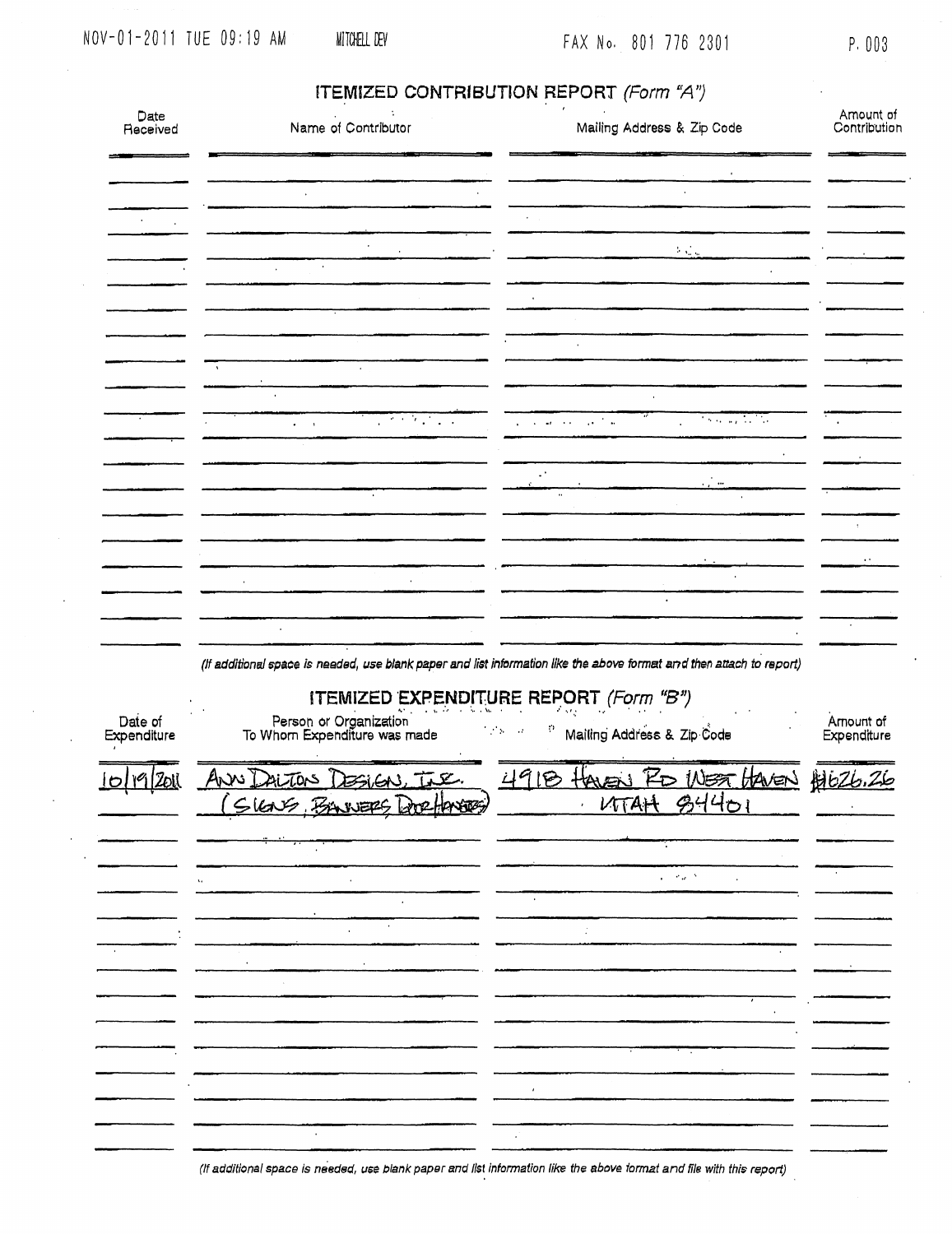To

 $\frac{p_{\ell}^{(n)}\mathbf{v}^{(n)}}{p_{\ell}^{(n)}\mathbf{v}^{(n)}}$ 

of Clinton Co

For

Full name of candidate Michie ersen

 $13381$ Street Address

 $U \tan 84 \frac{\cancel{0}^2}{\cancel{0}^2}$ City Name of office City Course? (District ) 1. Total contributions of donors who gave more than  $$50.00$   $\dots$   $\dots$   $\$   $\}$ j

- 2. Aggregate total of contributions of \$50.00 or less  $\dots \dots \dots \dots \dots$
- 3. Total campaign expenses \$ 0 *(Form* ~~B)' *total from* otl~er *side of this sheet)*
- 4. Balance at the end of the reporting period  $\dots \dots \dots \dots \dots \dots \dots$

Date *1 Nos 201* 

Signed  $\mathscr{U}$ 

NOTE: Utah election code 10-3-208 states that all municipalities shall adopt an ordinance establishing campaign finance disclosure requirements for candidates running for city or town office. You should check with your city recorder or town clerk for the disclosure requirements which pertain to your municipality.

5-6-C Carr Printing Company, Bountiful, Utah *C07nplete Election* Suppl~y *Service Since 1902*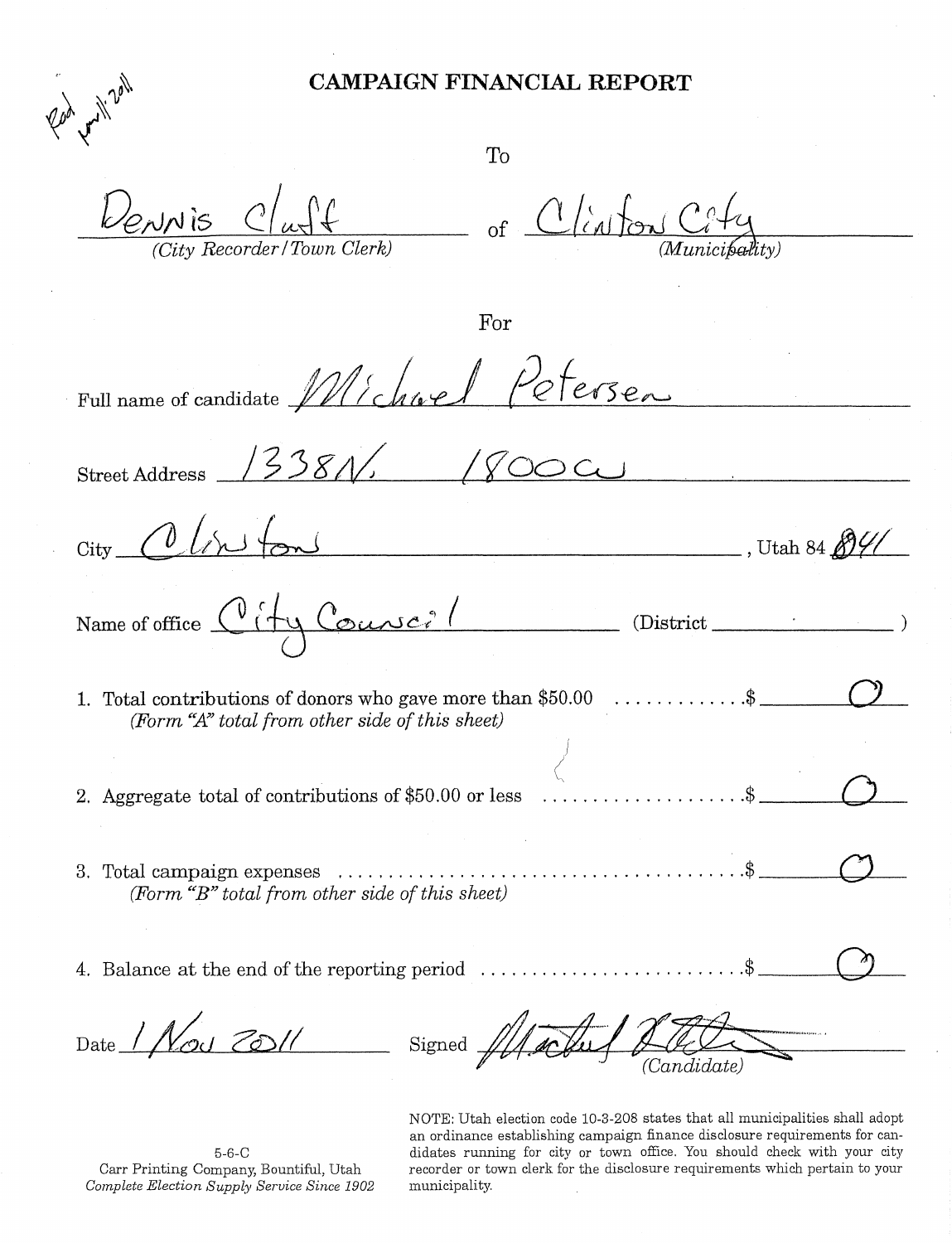$\ddot{\phantom{a}}$ 

| Date<br>Received       | Name of Contributor                                    | Mailing Address & Zip Code                                                                                            | Amount of<br>Contribution |
|------------------------|--------------------------------------------------------|-----------------------------------------------------------------------------------------------------------------------|---------------------------|
|                        |                                                        |                                                                                                                       |                           |
|                        |                                                        |                                                                                                                       |                           |
|                        |                                                        |                                                                                                                       |                           |
|                        |                                                        |                                                                                                                       |                           |
|                        |                                                        |                                                                                                                       |                           |
|                        |                                                        |                                                                                                                       |                           |
|                        |                                                        |                                                                                                                       |                           |
|                        |                                                        |                                                                                                                       |                           |
|                        |                                                        |                                                                                                                       |                           |
|                        |                                                        |                                                                                                                       |                           |
|                        |                                                        |                                                                                                                       |                           |
|                        |                                                        |                                                                                                                       |                           |
|                        |                                                        |                                                                                                                       |                           |
|                        |                                                        | (If additional space is needed, use blank paper and list information like the above format and then attach to report) |                           |
|                        |                                                        | ITEMIZED EXPENDITURE REPORT (Form "B")                                                                                |                           |
| Date of<br>Expenditure | Person or Organization<br>To Whom Expenditure was made | Mailing Address & Zip Code                                                                                            | Amount of<br>Expenditure  |
|                        |                                                        |                                                                                                                       |                           |
|                        |                                                        |                                                                                                                       |                           |
|                        |                                                        |                                                                                                                       |                           |
|                        |                                                        |                                                                                                                       |                           |
|                        |                                                        |                                                                                                                       |                           |
|                        |                                                        |                                                                                                                       |                           |
|                        | - -                                                    | - -                                                                                                                   |                           |
|                        |                                                        |                                                                                                                       |                           |
|                        |                                                        |                                                                                                                       |                           |
|                        |                                                        |                                                                                                                       |                           |
|                        |                                                        |                                                                                                                       |                           |

(If additional space is needed, use blank paper and list information like the above format and file with this report)

 $\mathcal{L}_{\mathcal{A}}$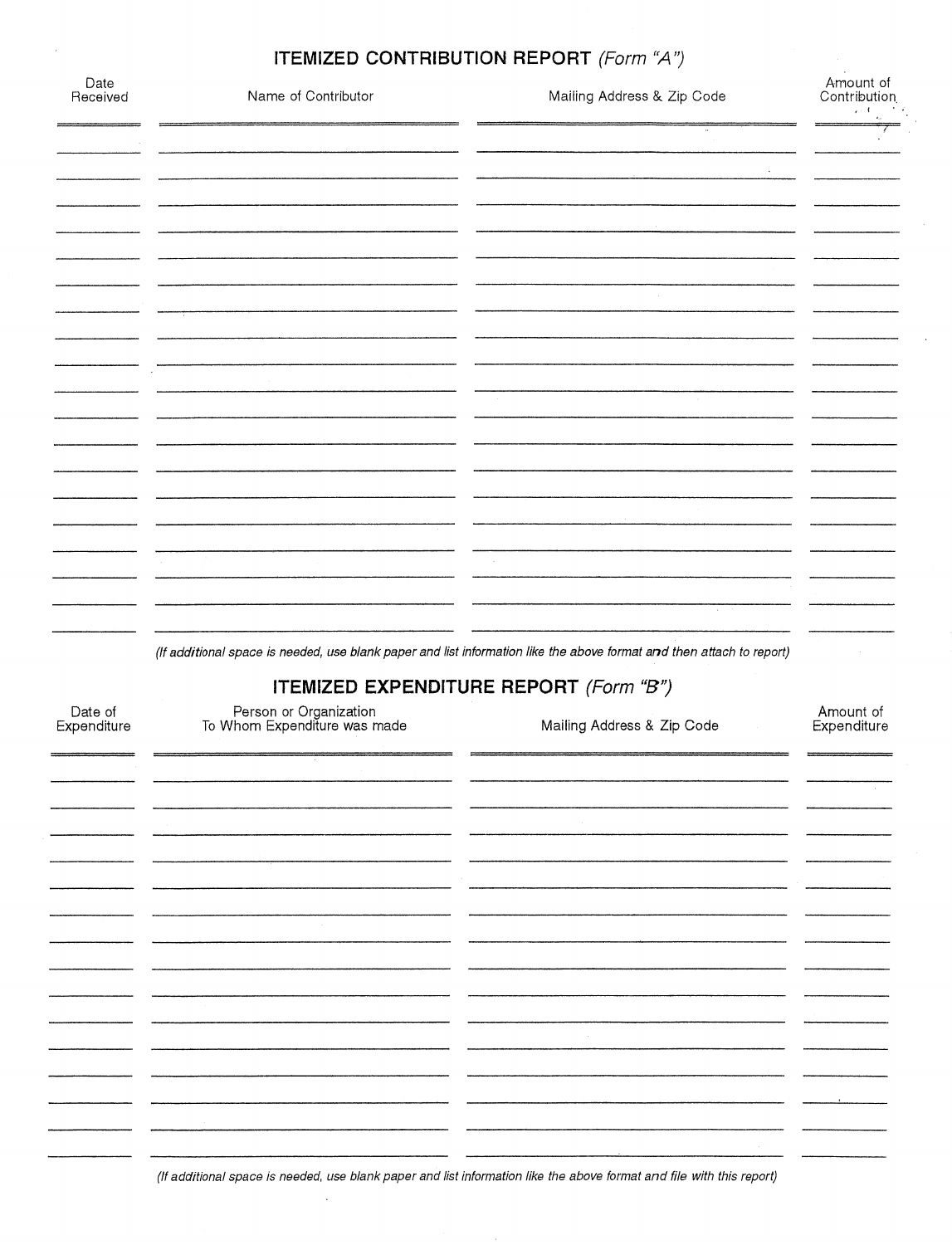| To                                                                                                                                                                                                                  |
|---------------------------------------------------------------------------------------------------------------------------------------------------------------------------------------------------------------------|
| $Clu$ + $fl$<br>ennis<br><sub>of</sub><br>(City Recorder/Town Clerk)<br><i>(Municipality</i>                                                                                                                        |
| For                                                                                                                                                                                                                 |
| heri<br>Full name of candidate                                                                                                                                                                                      |
| 2117 N.3000 W<br><b>Street Address</b>                                                                                                                                                                              |
| Clinton, 4tah<br>$\_\_\_\,,$ Utah 84 $\Diamond$                                                                                                                                                                     |
| Name of office City Council<br>(District                                                                                                                                                                            |
| $\ldots$ $\frac{100}{\sigma}$<br>1. Total contributions of donors who gave more than \$50.00<br>(Form "A" total from other side of this sheet)                                                                      |
| 2. Aggregate total of contributions of \$50.00 or less                                                                                                                                                              |
| 3. Total campaign expenses $\cdots$ $\cdots$ $\cdots$ $\cdots$ $\cdots$ $\cdots$ $\cdots$ $\cdots$ $\cdots$ $\cdots$ $\cdots$ $\cdots$ $\cdots$ $\cdots$ $\cdots$<br>(Form "B" total from other side of this sheet) |
| 4. Balance at the end of the reporting period $\ldots \ldots \ldots \ldots \ldots \ldots$ \$ $\_\_\_\_\_\$                                                                                                          |
| Signed <u>their felld</u><br>Date 10 31 11<br>$\overline{(Candidate)}$                                                                                                                                              |
| NOTE: Iltab election code 10.3.208 states that all municipalities shall adopt                                                                                                                                       |

 $5-6-C$ Carr Printing Company, Bountiful, Utah Complete Election Supply Service Since 1902

NOTE: Utah election code 10-3-208 states that all municipalities shall adopt an ordinance establishing campaign finance disclosure requirements for candidates running for city or town office. You should check with your city recorder or town clerk for the disclosure requirements which pertain to your municipality. Received 10-21 @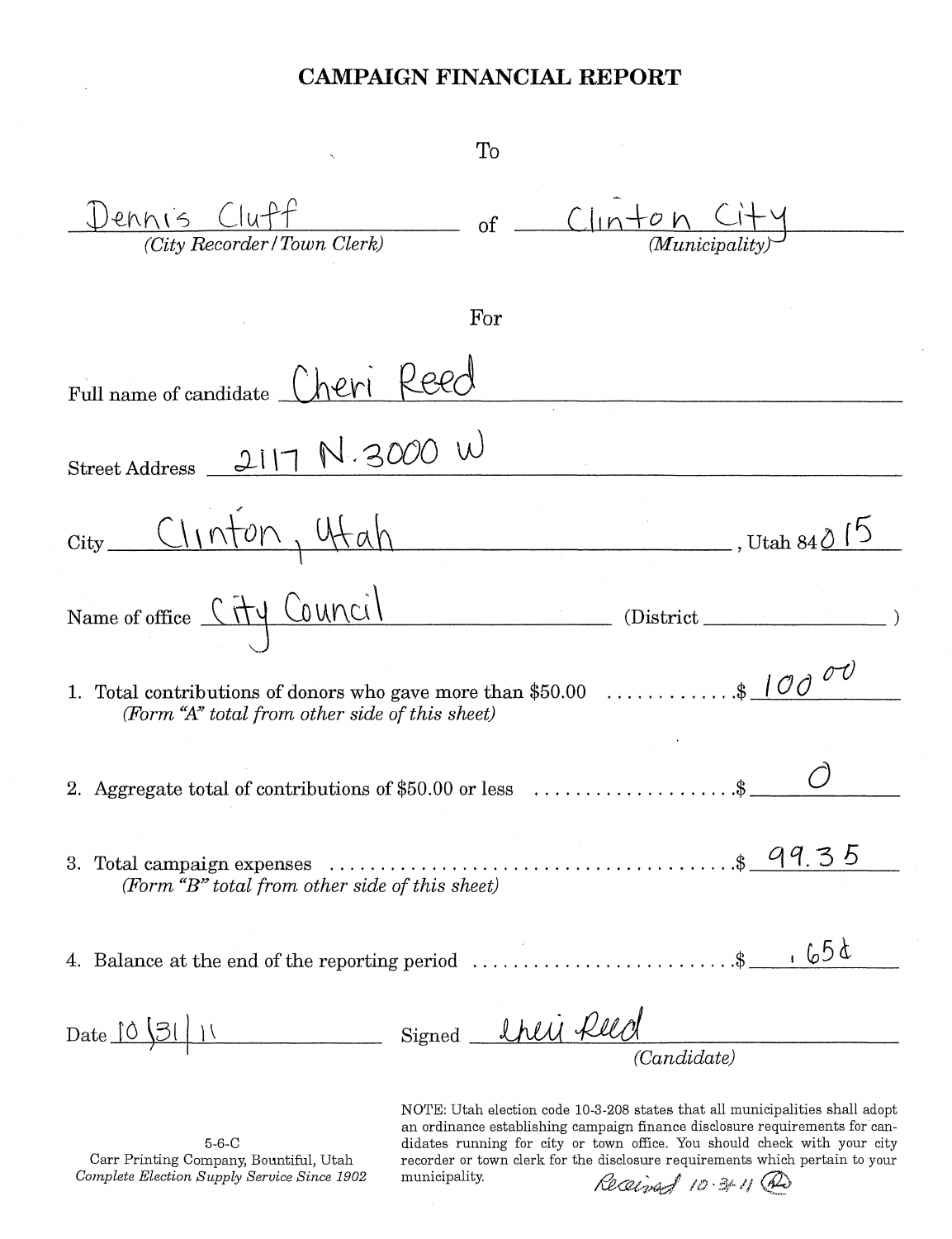|                  |                        | <b>ITEMIZED CONTRIBUTION REPORT (Form "A")</b> |                           |
|------------------|------------------------|------------------------------------------------|---------------------------|
| Date<br>Received | Name of Contributor    | 84015<br>Mailing Address & Zip Code            | Amount of<br>Contribution |
| $10 - 23 - 11$   | Charliene 3 Frank Reed | 2252 W.800<br>Irrb                             | 0000                      |
|                  |                        |                                                |                           |
|                  |                        |                                                |                           |
|                  |                        |                                                |                           |
|                  |                        |                                                |                           |
|                  |                        |                                                |                           |
|                  |                        |                                                |                           |
|                  |                        |                                                |                           |
|                  |                        |                                                |                           |
|                  |                        |                                                |                           |
|                  |                        |                                                |                           |

(If additional space is needed, use blank paper and list information like the above format and then attach to report)

# **ITEMIZED EXPENDITURE REPORT** (Form "B'')

| Date of<br>Expenditure<br>0-25-11<br>1021 | Person or Organization<br>To Whom Expenditure was made<br>Raw<br>Steven s<br>h95<br>Printing<br>accucolor<br>$191 + 8$ | Mailing Address & Zip Code<br>$8F5+4+65+$<br>army)<br>Davis Count<br><u>'020 W</u><br>84015<br>u٢ | Amount of<br>Expenditure |
|-------------------------------------------|------------------------------------------------------------------------------------------------------------------------|---------------------------------------------------------------------------------------------------|--------------------------|
| (0.21)                                    | Mckenna<br>raptree                                                                                                     | hatomatics<br>21051<br>5<br>$\theta$                                                              | مكلى                     |
|                                           |                                                                                                                        |                                                                                                   |                          |
|                                           |                                                                                                                        |                                                                                                   |                          |
|                                           |                                                                                                                        |                                                                                                   |                          |
|                                           |                                                                                                                        |                                                                                                   |                          |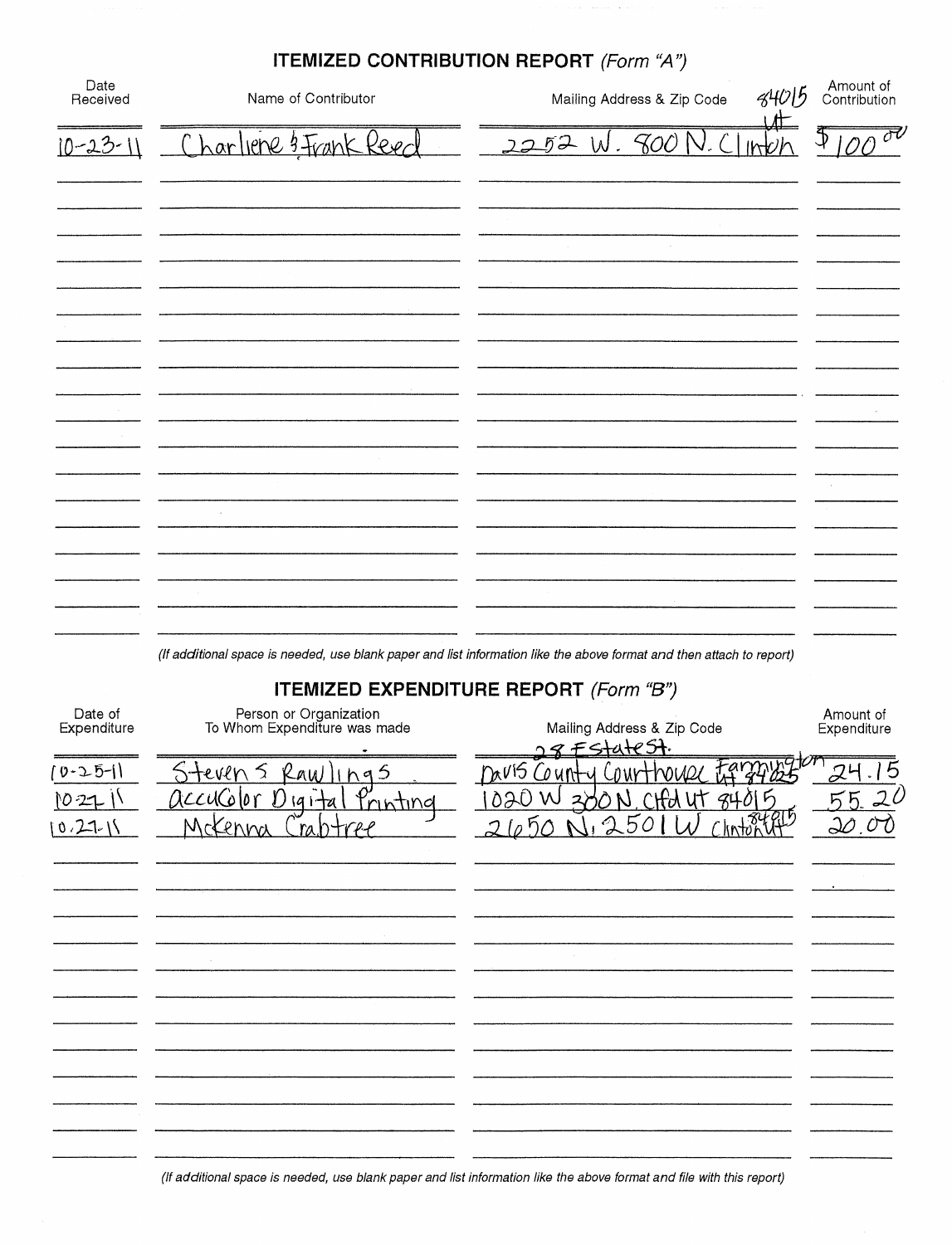| DENHIS W. CLUFF of CLINTON CITY                                                                                                    |     |                               |                                                                              |
|------------------------------------------------------------------------------------------------------------------------------------|-----|-------------------------------|------------------------------------------------------------------------------|
| (City Recorder <del>/Town Cler</del> k)                                                                                            |     |                               | (Municipality)                                                               |
|                                                                                                                                    |     |                               |                                                                              |
|                                                                                                                                    |     |                               |                                                                              |
|                                                                                                                                    | For |                               |                                                                              |
|                                                                                                                                    |     |                               |                                                                              |
| Full name of candidate $AHTHONY$ $D.$ $TearY''$ THEMPSON                                                                           |     |                               |                                                                              |
|                                                                                                                                    |     |                               |                                                                              |
|                                                                                                                                    |     |                               |                                                                              |
| Street Address 2806 W 800 $\mathcal{N}$                                                                                            |     |                               |                                                                              |
|                                                                                                                                    |     |                               |                                                                              |
|                                                                                                                                    |     |                               |                                                                              |
| $City$ $C$ $L1$ $N$ $T$ $S$ $L$                                                                                                    |     |                               | $\frac{1}{\sqrt{5}}$ , Utah 84 015                                           |
|                                                                                                                                    |     |                               |                                                                              |
|                                                                                                                                    |     |                               |                                                                              |
| Name of office _ CITY Council                                                                                                      |     | $(District$ <sub>______</sub> |                                                                              |
|                                                                                                                                    |     |                               |                                                                              |
|                                                                                                                                    |     |                               |                                                                              |
| 1. Total contributions of donors who gave more than \$50.00 $\dots \dots \dots$ \$                                                 |     |                               |                                                                              |
| (Form "A" total from other side of this sheet)                                                                                     |     |                               |                                                                              |
|                                                                                                                                    |     |                               |                                                                              |
|                                                                                                                                    |     |                               |                                                                              |
| 2. Aggregate total of contributions of \$50.00 or less $\ldots \ldots \ldots \ldots$ \$ $\_\_ \circ \_ \circ$                      |     |                               |                                                                              |
|                                                                                                                                    |     |                               |                                                                              |
|                                                                                                                                    |     |                               |                                                                              |
|                                                                                                                                    |     |                               |                                                                              |
| (Form " $B$ " total from other side of this sheet)                                                                                 |     |                               |                                                                              |
|                                                                                                                                    |     |                               |                                                                              |
|                                                                                                                                    |     |                               |                                                                              |
| 4. Balance at the end of the reporting period $\dots \dots \dots \dots \dots \dots$ . $\frac{\binom{6}{5} \cdot 77}{\binom{6}{5}}$ |     |                               |                                                                              |
|                                                                                                                                    |     |                               |                                                                              |
|                                                                                                                                    |     |                               |                                                                              |
| Date OCT 31, 2011 Signed Anthony D. Homp                                                                                           |     |                               |                                                                              |
|                                                                                                                                    |     |                               |                                                                              |
|                                                                                                                                    |     |                               | ÷                                                                            |
|                                                                                                                                    |     |                               | NOTE: Utah election code 10-3-208 states that all municipalities shall adopt |

 $5-6-C$ Carr Printing Company, Bountiful, Utah<br>Complete Election Supply Service Since 1902 NOTE: Utah election code 10-3-208 states that all municipalities shall adopt<br>an ordinance establishing campaign finance disclosure requirements for can-<br>didates running for city or town office. You should check with your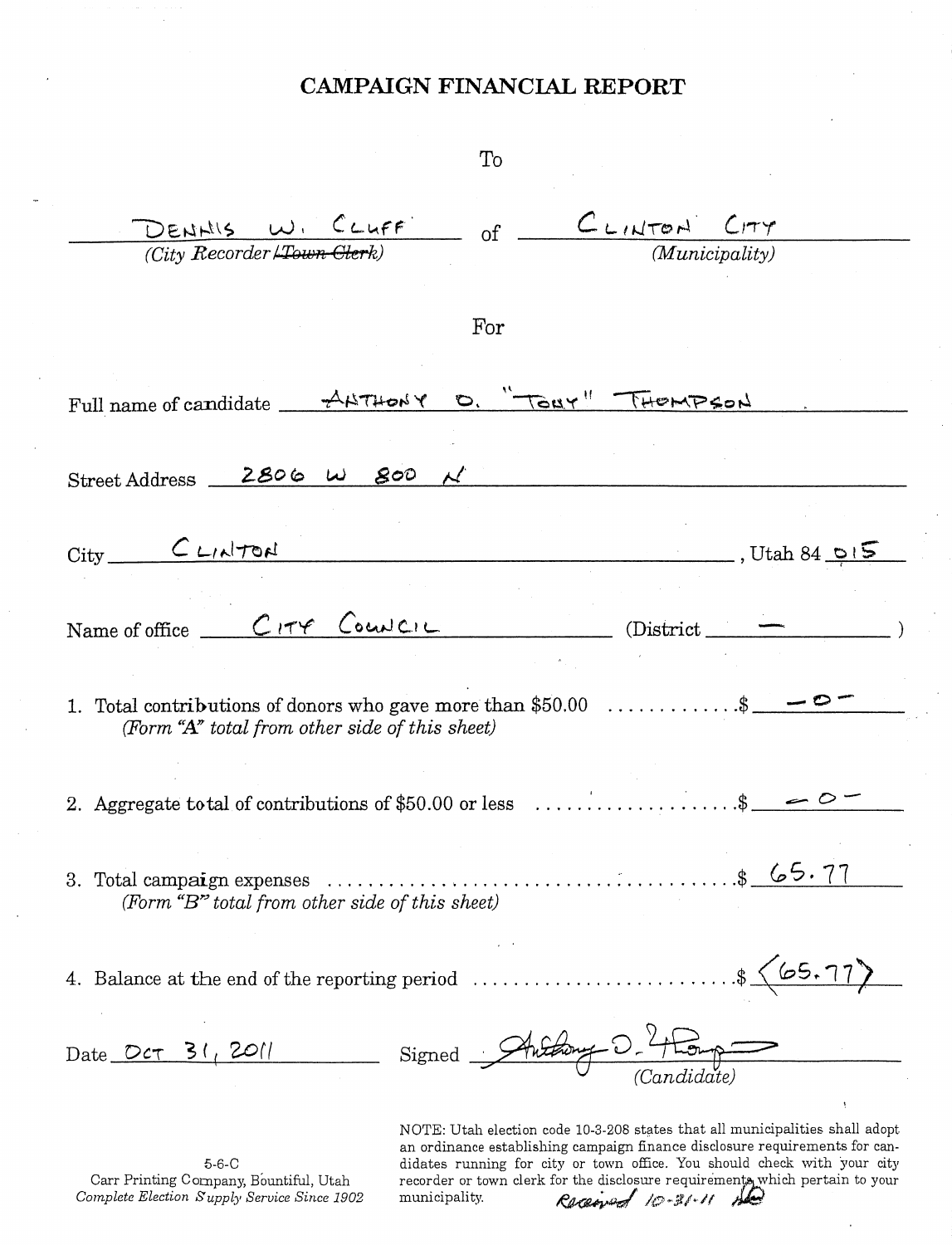| Date<br>Received       | Name of Contributor                                    | Mailing Address & Zip Code                                                                                            | Amount of<br>Contribution |
|------------------------|--------------------------------------------------------|-----------------------------------------------------------------------------------------------------------------------|---------------------------|
|                        |                                                        |                                                                                                                       |                           |
|                        | J.                                                     |                                                                                                                       |                           |
|                        |                                                        |                                                                                                                       |                           |
|                        |                                                        |                                                                                                                       |                           |
|                        |                                                        |                                                                                                                       |                           |
|                        |                                                        |                                                                                                                       |                           |
|                        |                                                        |                                                                                                                       |                           |
|                        |                                                        | $\mathcal{B}_{\mu}$                                                                                                   |                           |
|                        |                                                        |                                                                                                                       |                           |
|                        |                                                        |                                                                                                                       |                           |
|                        | $\mathcal{L}$                                          |                                                                                                                       |                           |
|                        | $\ddot{\phantom{a}}$                                   |                                                                                                                       |                           |
|                        |                                                        | (If additional space is needed, use blank paper and list information like the above format and then attach to report) |                           |
|                        |                                                        | ITEMIZED EXPENDITURE REPORT (Form "B")                                                                                |                           |
| Date of<br>Expenditure | Person or Organization<br>To Whom Expenditure was made | Mailing Address & Zip Code                                                                                            | Amount of<br>Expenditure  |
| <u>Jur 1, 2011</u>     | CLINTUAL CITY                                          | $2267$ N 1500 W CLATHI, UT 84015                                                                                      | 25.00                     |
| 5027,2011              | GOT PRINT                                              | 7625 H SANFERNAMO RD. BURBANK, CA                                                                                     | 40.77                     |
|                        |                                                        |                                                                                                                       |                           |
|                        |                                                        |                                                                                                                       |                           |
|                        |                                                        |                                                                                                                       |                           |
|                        |                                                        |                                                                                                                       |                           |
|                        |                                                        |                                                                                                                       |                           |
|                        |                                                        |                                                                                                                       |                           |
|                        |                                                        |                                                                                                                       |                           |
|                        |                                                        |                                                                                                                       |                           |
|                        |                                                        | $\sim$                                                                                                                |                           |

 $\mathcal{A}^{\pm}$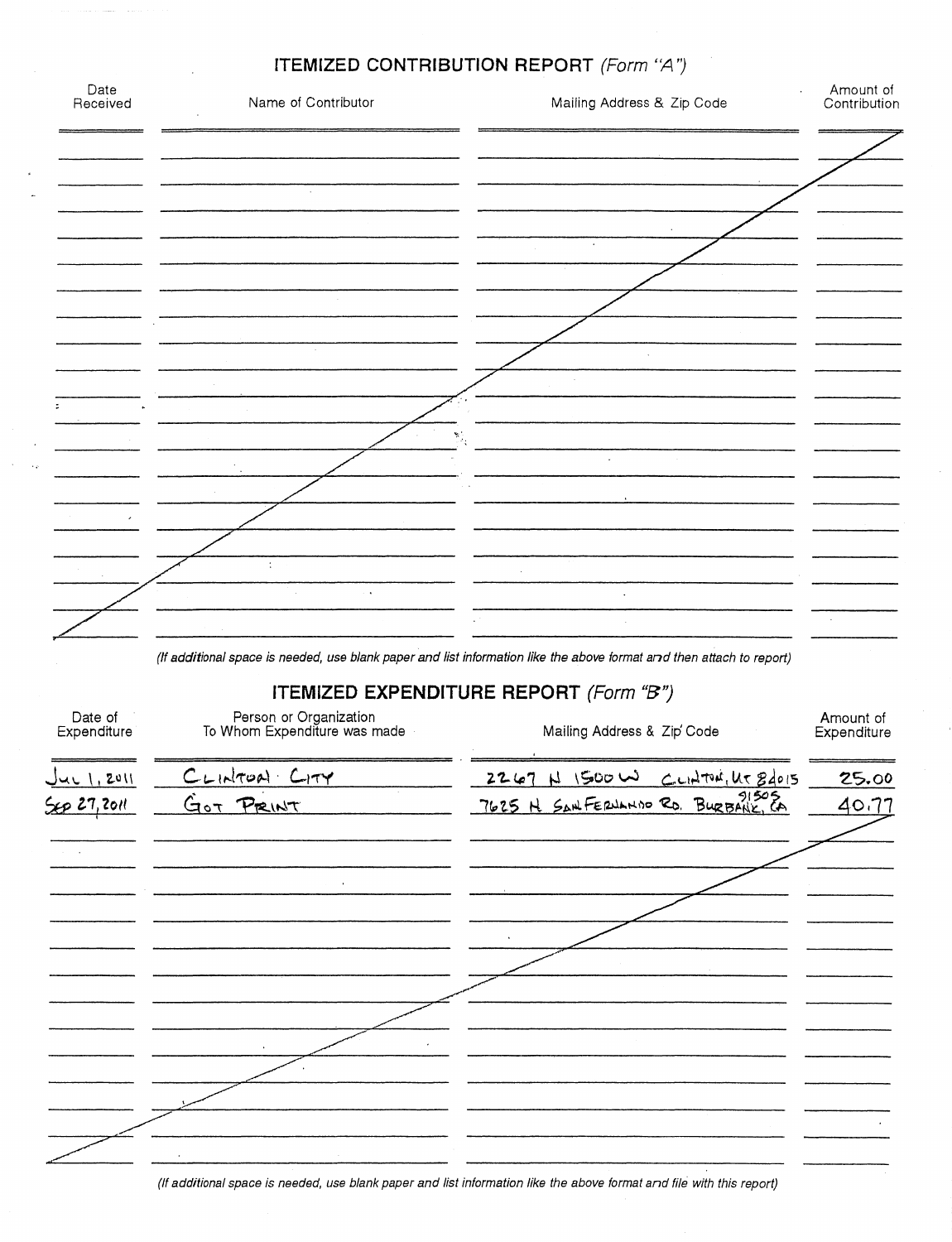| To                                                                                                                            |
|-------------------------------------------------------------------------------------------------------------------------------|
| CLIAFF<br>CLINT<br>$D$ <i>eninii</i> s<br>of<br>(City Recorder/Town Clerk)<br>(Municipality)                                  |
| For                                                                                                                           |
| VERMON S.<br>ARNER<br>Full name of candidate                                                                                  |
| 2932 W. 2100 N.<br>Street Address                                                                                             |
| $City$ $C_{CIMTON}$<br>, Utah $84$ $\Omega$ $\mathcal{S}$                                                                     |
| Name of office CLICATON CCTY Council<br>District_                                                                             |
| $O.$ $O$<br>1. Total contributions of donors who gave more than \$50.00<br>(Form "A" total from other side of this sheet)     |
| $\omega_{\rm c}$ and $\omega_{\rm c}$ and $\omega_{\rm c}$<br>2. Aggregate total of contributions of \$50.00 or less<br>(၂.၀၀ |
| <u>s 0.00</u><br>3. Total campaign expenses<br>(Form $\mathbf{``}B$ " total from other side of this sheet)                    |
| .5000<br>4. Balance at the end of the reporting period<br>.                                                                   |
| Date $27$ Oct 2011<br>Signed<br>(Candidate)                                                                                   |

5-6-C Carr Printing Company, Bountiful, Utah *Complete Election* Suppl'j' *Service Since 1902* NOTE: Utah election code 10-3-208 states that all municipalities shall adopt an ordinance establishing campaign finance disclosure requirements for candidates running for city or town office. You should check with your city recorder or town clerk for the disclosure requirements which pertain to your<br>municipality.  $\mathcal{L}_{\text{max}}^{\text{max}}$   $\mathcal{L}_{\text{max}}^{\text{max}}$   $\mathcal{L}_{\text{max}}^{\text{max}}$